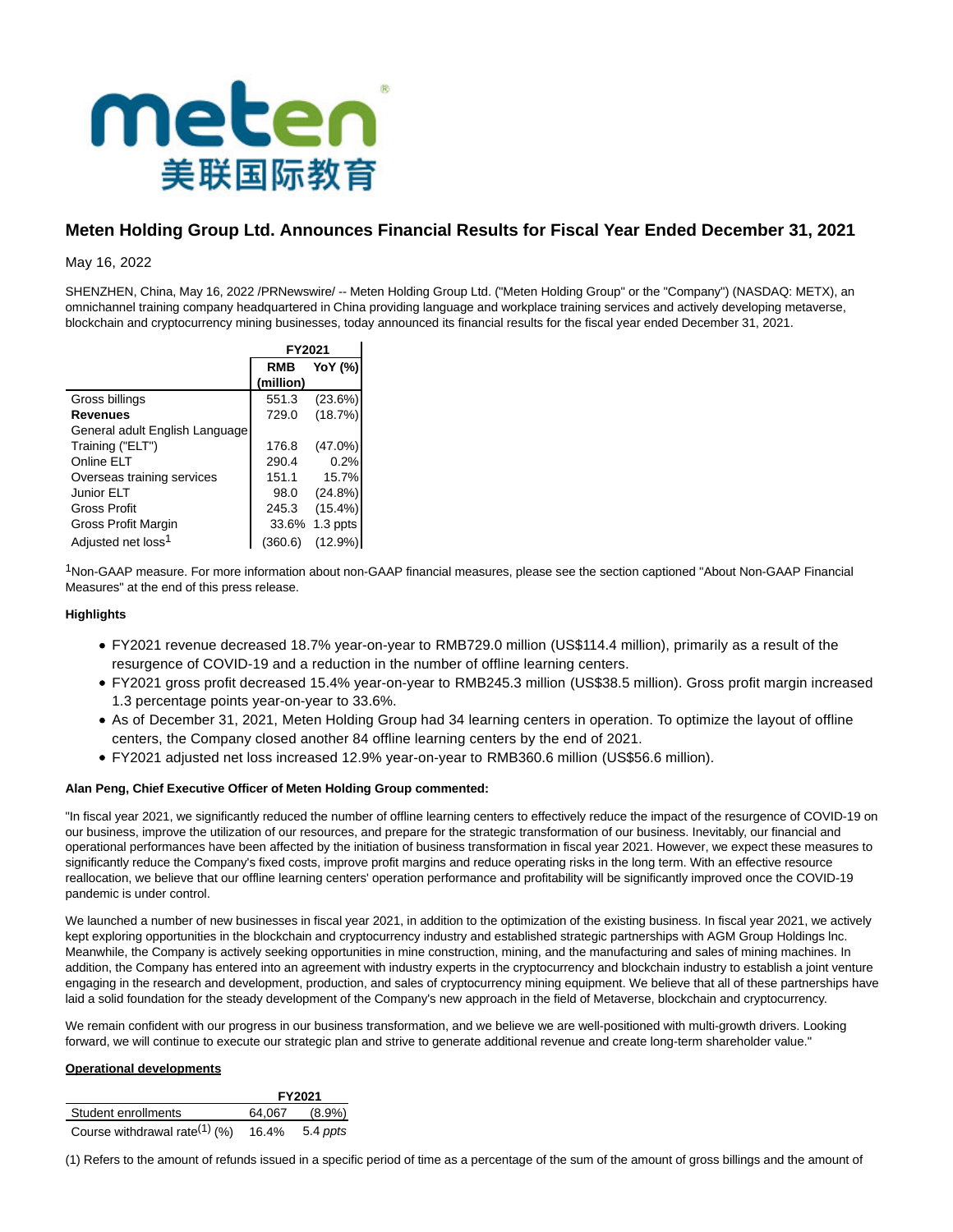refunds for such period.

|                                          | December 31, 2021 |
|------------------------------------------|-------------------|
| Number of self-operated learning centers | 32 (69.5%)*       |
| Number of franchised learning centers    | 2 $(84.6\%)^*$    |

(\* Change compared to the previous year end)

#### **Continued product innovation**

The Company continued to invest in product development in fiscal year 2021, leveraging the several recently launched new products across both its offline and online platforms, which include three new language (Japanese, Spanish, Korean and German) products. For fiscal year 2021, the Company's revenue derived from Japanese, Spanish and Korean language training services was RMB8.0 million (US\$1.3 million).

#### **Financial results**

#### **Revenues**

In fiscal year 2021, revenue amounted to RMB729.0 million (US\$114.4 million), a decrease of 18.7% year-on-year from RMB897.0 million in fiscal year 2020, primarily as a result of the resurgence of COVID-19 and a reduction in the number of offline learning centers.

For general adult ELT, revenues decreased 47.0% year-on-year, to RMB176.8 million (US\$27.7 million) in fiscal year 2021 from RMB333.5 million in fiscal year 2020. For overseas training services, revenues increased 15.7% year-on-year, to RMB151.1 million (US\$23.7 million) in fiscal year 2021 from RMB130.6 million in fiscal year 2020.

For Junior ELT, revenues decreased to RMB98.0 million (US\$15.4 million) in fiscal year 2021 from RMB130.3 million in fiscal year 2020. This decrease in revenues was largely driven by the resurgence of COVID-19 and the closure of offline learning centers.

For online ELT, revenues increased 0.2% year-on-year, to RMB290.4 million (US\$45.6 million) in fiscal year 2021 from RMB289.7 million in fiscal year 2020.

#### **Cost of revenues**

The Company's cost of revenues consists primarily of staff costs, property expenses, depreciation and amortization, and teaching material costs.

In fiscal year 2021, cost of revenues decreased by 20.3% to RMB483.7 million (US\$75.9 million), from RMB607.1 million in fiscal year 2020. This was predominantly due to efforts to optimize costs and a reduction in the number of offline learning centers.

#### **Gross profit**

In fiscal year 2021, gross profit decreased by 15.4% to RMB245.3 million (US\$38.5 million), from RMB290.0 million in fiscal year 2020.

In fiscal year 2021, gross profit margin increased by 1.3 percentage points to 33.6% from 32.3% in fiscal year 2020.

#### **Operating expenses**

In fiscal year 2021, selling and marketing expenses amounted to RMB250.9 million (US\$39.4 million), a decrease of 19.2% from RMB310.4 million in fiscal year 2020, primarily as a result of reduction in the number of offline sales points.

In fiscal year 2021, research and development expenses decreased by 42.2% year-on-year to RMB18.4 million (US\$2.9 million), from RMB31.9 million in fiscal year 2020.

In fiscal year 2021, general and administrative expenses decreased by 2.0% year-on-year to RMB341.5 million (US\$53.6 million), from RMB348.4million in fiscal year 2020.

#### **Loss from operations**

In fiscal year 2021, loss from operations was RMB365.4 million (US\$57.3 million), compared to loss from operations of RMB400.8 million in fiscal year 2020.

#### **Net loss**

In fiscal year 2021, net loss was RMB386.3 million (US\$60.6 million), compared to a net loss of RMB412.8 million in fiscal year 2020.

#### **Cash and cash equivalents**

As of December 31, 2021, Meten Holding Group had RMB168.4 million (US\$26.4 million) of cash and cash equivalents, compared to RMB90.1 million as of December 31, 2020.

## **Outlook**

The launch of the new businesses marks a strategic transformation of the Company. Currently, the Company's cryptocurrency and Metaverse education businesses are in operation and are just beginning to generate revenue. The Company expects to develop and become a Metaverse technology company in the next one to two years with the deployment of its transformation strategies.

## **Exchange Rate**

The Company's business is primarily conducted in China and all of the revenues are denominated in Renminbi ("RMB"). This announcement contains translations of certain RMB amounts into U.S. dollars ("USD" or "US\$") at specified rates solely for the convenience of the readers. Unless otherwise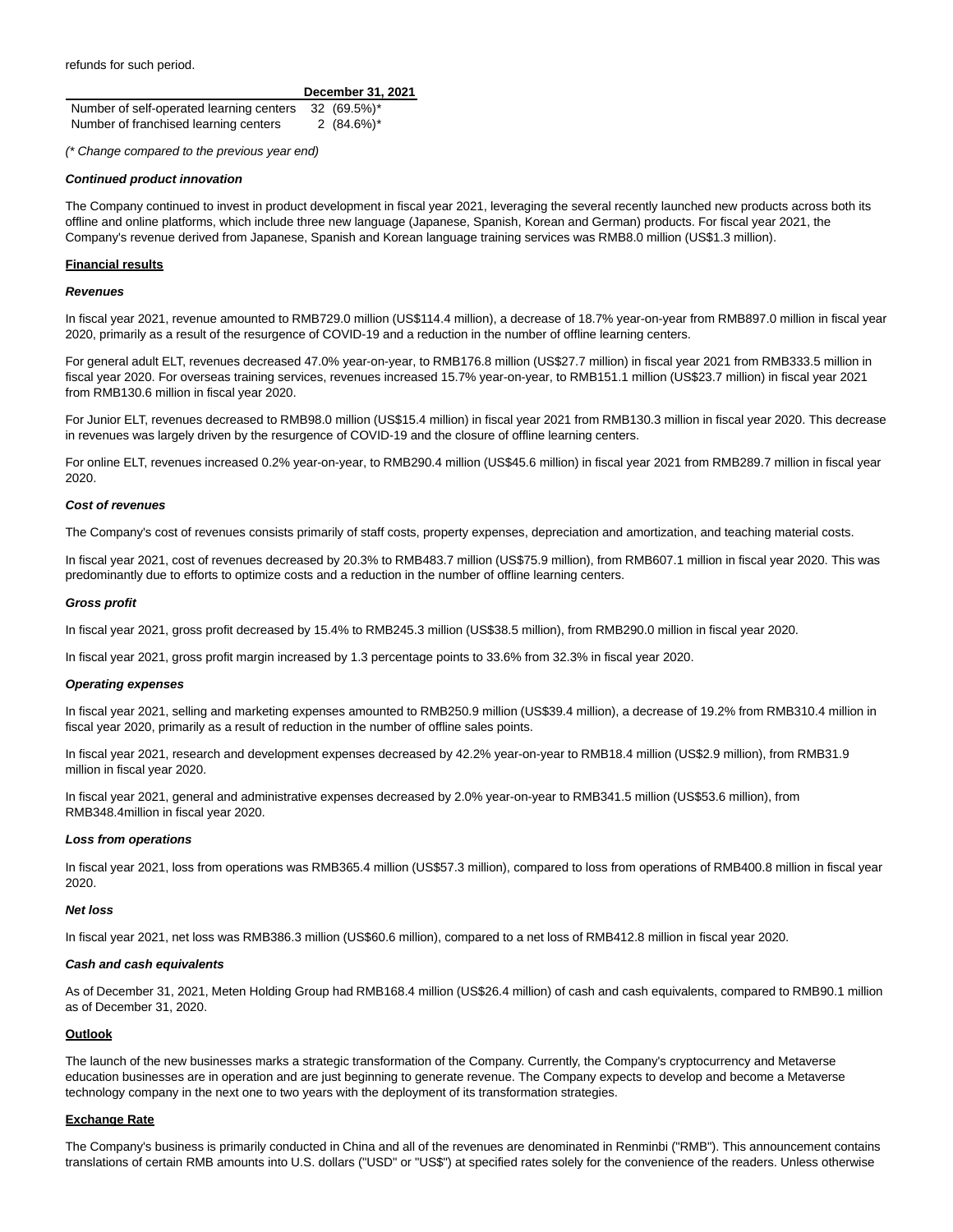noted, all translations from RMB to USD for fiscal year 2021 are made at the rate of RMB6.3726 to US\$1.00, the exchange rate set forth in the H.10 statistical release of the Federal Reserve Board on December 31, 2021, respectively. No representation is made that the RMB amounts could have been, or could be, converted, realized or settled into US\$ at that rate on December 31, 2021, as the case may be, or at any other rate.

# **About Non-GAAP Financial Measures**

Meten Holding Group's consolidated financial results are presented in accordance with GAAP. However, to provide meaningful supplemental information regarding its performance, Meten Holding Group adopts the following measures which are defined as non-GAAP financial measures by the U.S. Securities and Exchange Commission:

- EBITDA: calculated by subtracting net interest income/loss and adding back income tax expense and non-cash expense of depreciation and amortization to a firm's net income/(loss).
- Adjusted EBITDA: calculated by removing certain one-off, irregular and/or non-recurring items from EBITDA such as offering expenses and share-based compensation expenses.
- Adjusted net (loss)/income: calculated by adding back certain one-off, irregular and/or non-recurring items to net income/loss such as offering expenses and share-based compensation expenses.

The presentation of these non-GAAP financial measures is not intended to be considered in isolation or as a substitute for the financial information prepared and presented in accordance with GAAP.

## **About Meten Holding Group Ltd.**

Meten Holding Group Ltd., formerly known as Meten EdtechX Education Group Ltd., is an omnichannel training company headquartered in China providing language and workplace training services. In addition to its training services, Meten Holding Group actively develops metaverse, blockchain and cryptocurrency mining businesses to align with its future business development strategy. Meten Holding Group is committed to developing blockchain related businesses in North America, including cryptocurrency mining, mining farm construction, and mining pool and data center operation. Meten Holding Group actively explores metaverse business, such as Metaverse vocational education courses, with its competitive advantages and technology.

For more information, please visit: **[https://investor.metenedu-edtechx.com](https://www.globenewswire.com/Tracker?data=ZI2B-AJrWQpCf9HjfBit1HmUlk2ESpW4EdkdW9lkE63u1bgYmV7OPtaIfegSHTYWhU0Y-mqr3DeS6U6o_Ujve5gpes5hEoKm0DtihhLD3e675NZ1ZWTyXD8TFi-9imoQ)**.

# **Safe Harbor Statement**

This announcement contains forward-looking statements that involve risks and uncertainties. These statements are made under the "safe harbor" provisions of the U.S. Private Securities Litigation Reform Act of 1995. These forward-looking statements can be identified by terminology such as "will," "expects," "anticipates," "future," "intends," "plans," "believes," "estimates" and similar statements. Statements that are not historical facts, including statements about the Company's beliefs and expectations, are forward-looking statements. A number of factors could cause actual results to differ materially from those contained in any forward-looking statement, including but not limited to the following: the future development of and the Company's ability to succeed in its new line of business in cryptocurrency and blockchain industry; the continuing impact of the COVID-19 pandemic and the emergence of new variants; our ability to attract students without a significant decrease in course fees; our ability to continue to hire, train and retain qualified teachers; our ability to maintain and enhance our brands; our ability to effectively and efficiently manage the expansion of our school network and successfully execute our growth strategy; the outcome of ongoing, or any future, litigation or arbitration, including those relating to copyright and other intellectual property rights; competition in the English language training sector in China; changes in our revenues and certain cost or expense items as a percentage of our revenues; the expected growth of the Chinese English language training and private education market; Chinese governmental policies relating to private educational services and providers of such services; health epidemics and other outbreaks in China; and general economic conditions in China. The Company does not undertake any obligation to update any forward-looking statement, except as required under applicable law. All information provided in this press release and in the attachments is as of the date of this press release, and the Company undertakes no duty to update such information, except as required under applicable law.

## **For investor and media inquiries, please contact:**

Ascent Investor Relations LLC Tina Xiao +1 917-609-0333 **[tina.xiao@ascent-ir.com](https://www.globenewswire.com/Tracker?data=JtGOc64ccNPAtcnorrvdPXR-yEqRHoZfDz14maSHXfpFtasxNwbykBEQYeCcu-cTpD9q0K70UibNw5L_mQVpmLbLPjY2rJAiy6MXjdUEnCc=)**

## **METEN HOLDING GROUP LTD CONSOLIDATED BALANCE SHEETS (In thousands of RMB, except share data and per share data, or otherwise noted)**

| As of December 31, |                |                  |  |  |
|--------------------|----------------|------------------|--|--|
| 2020<br>2021       |                |                  |  |  |
| <b>RMB'000</b>     | <b>RMB'000</b> | <b>US\$'000</b>  |  |  |
|                    |                | <b>Unaudited</b> |  |  |
|                    |                | (Note 3(c))      |  |  |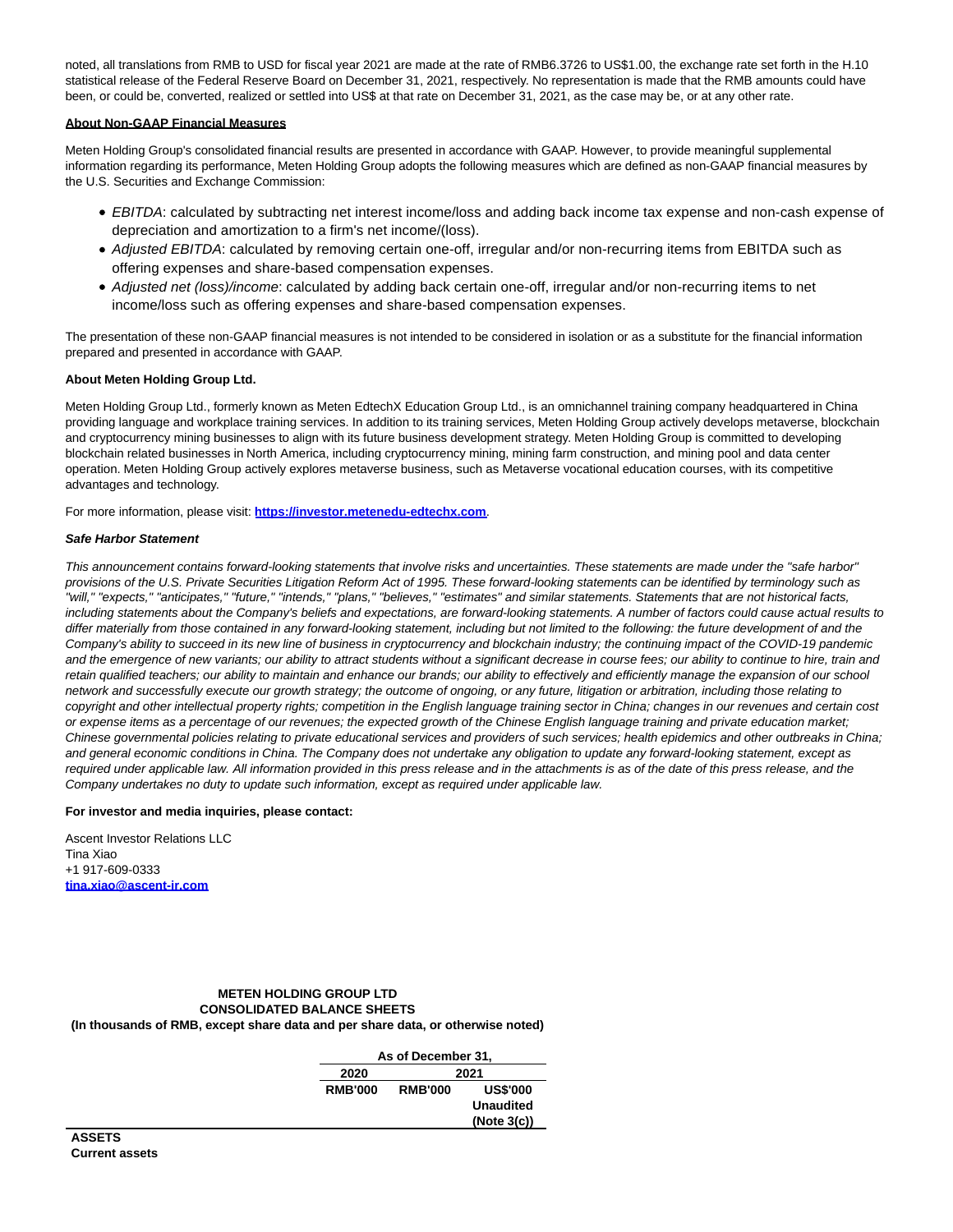| Cash and cash equivalents<br>Contract assets<br>Accounts receivable, net<br>Other contract costs<br>Prepayments and other current assets | 90,115<br>6,194<br>27,013<br>47,125<br>50,658 | 168,404<br>5,323<br>44,291<br>32,241<br>117,735 | 26,426<br>835<br>6,950<br>5,059<br>18,475 |
|------------------------------------------------------------------------------------------------------------------------------------------|-----------------------------------------------|-------------------------------------------------|-------------------------------------------|
| Amounts due from related parties                                                                                                         | 7,934                                         | 7,265                                           | 1,140                                     |
| Prepaid income tax                                                                                                                       | 14,460                                        | 14,479                                          | 2,272                                     |
| <b>Total current assets</b>                                                                                                              | 243,499                                       | 389,738                                         | 61,157                                    |
|                                                                                                                                          |                                               |                                                 |                                           |
| <b>Non-current assets</b>                                                                                                                |                                               |                                                 |                                           |
| Restricted cash                                                                                                                          | 10,358                                        | 8,840                                           | 1,387                                     |
| Other contract costs                                                                                                                     | 9,316                                         | 11,149                                          | 1,750                                     |
| Equity method investments                                                                                                                | 24.552                                        | 24.403                                          | 3.829                                     |
| Property and equipment, net                                                                                                              | 146,891                                       | 85,803                                          | 13,464                                    |
| Operating lease right-of-use assets                                                                                                      | 322,559                                       | 105,551                                         | 16,563                                    |
| Intangible assets, net                                                                                                                   | 19,337                                        | 14,675                                          | 2,303                                     |
| Deferred tax assets                                                                                                                      | 6,997                                         | 25.991                                          | 4,079                                     |
| Goodwill                                                                                                                                 | 274,567                                       | 192,962                                         | 30,280                                    |
| Long-term prepayments and other                                                                                                          |                                               |                                                 |                                           |
| non-current assets                                                                                                                       | 40,754                                        | 26,254                                          | 4,122                                     |
| <b>Total non-current assets</b>                                                                                                          | 855,331                                       | 495,628                                         | 77,777                                    |
| <b>Total assets</b>                                                                                                                      | 1,098,830                                     | 885,366                                         | 138,934                                   |

#### **METEN HOLDING GROUP LTD CONSOLIDATED BALANCE SHEETS (Continued) (In thousands of RMB, except share data and per share data, or otherwise noted)**

**As of December 31, 2020 2021 RMB'000 RMB'000 US\$'000 Unaudited (Note 3(c)) LIABILITIES AND STOCKHOLDERS' EQUITY Current liabilities** Accounts payable (including amounts of variable interest entities ("VIEs") without recourse to the Company of RMB 9,762 and RMB 15,881 as of December 31, 2020 and 2021, respectively) 17,013 16,164 2,536 Bank loans (including amounts of VIEs without recourse to the Company of RMB 133,900 and RMB 6,000 as of December 31, 2020 and 2021, respectively ) 133,900 6,000 942 Deferred revenue (including amounts of VIEs without recourse to the Company of RMB 341,934 and RMB 213,006 as of December 31, 2020 and 2021, respectively) 341,934 213,006 33,425 Salary and welfare payable (including amounts of VIEs without recourse to the Company of RMB 65,927 and RMB 26,075 as of December 31, 2020 and 2021, respectively) 67,609 27,404 4,300 Financial liabilities from contracts with customers (including amounts of VIEs without recourse to the Company of RMB 384,561 and RMB 337,932 as of December 31, 2020 and 2021, respectively) 384,561 337,932 53,029 Accrued expenses and other payables (including amounts of VIEs without recourse to the Company of RMB 43,009 and RMB 7,733 as of December 31, 2020 and 2021, respectively) 46,030 36,575 5,739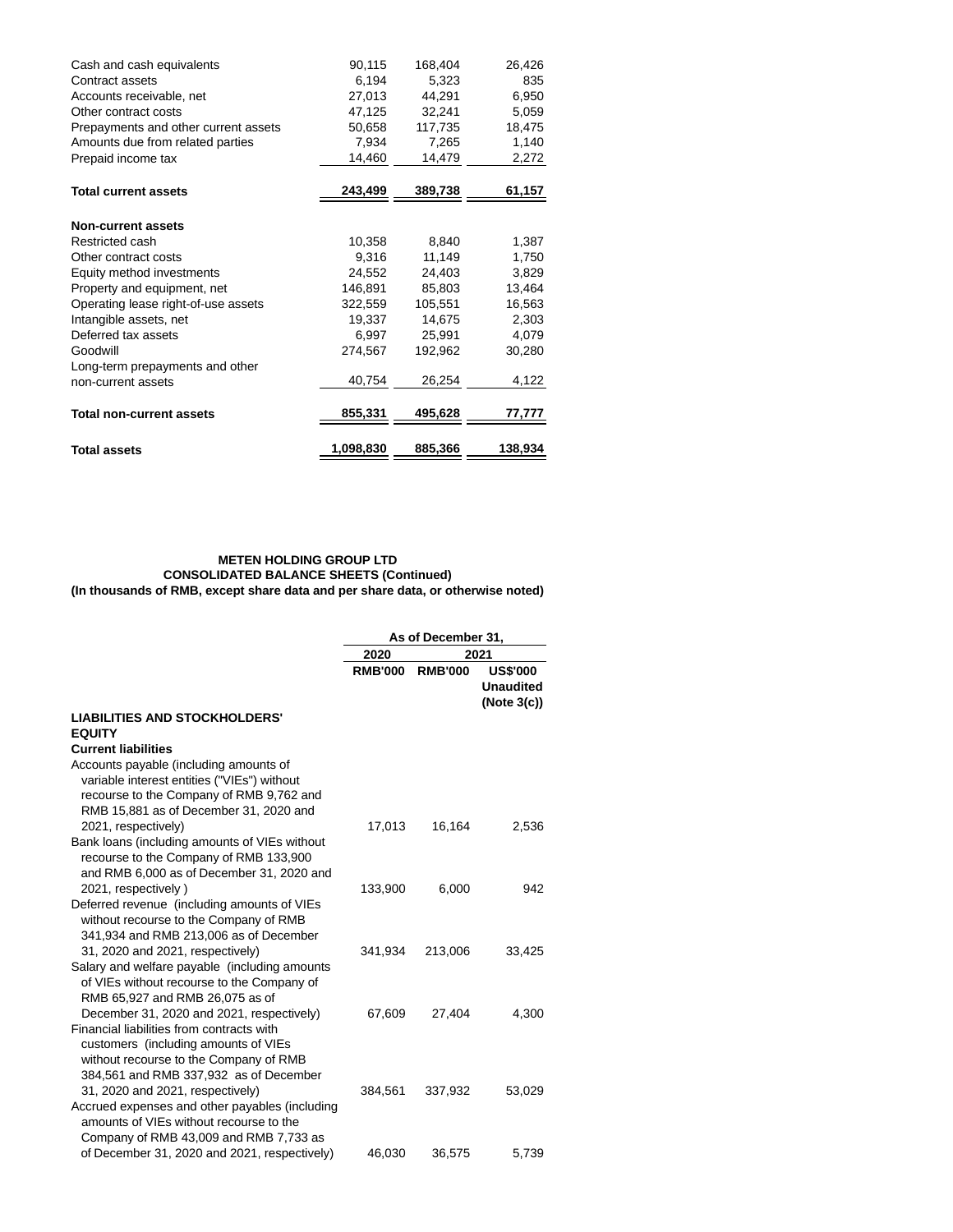| Income taxes payable (including amounts of     |           |         |         |
|------------------------------------------------|-----------|---------|---------|
| VIEs without recourse to the Company of        |           |         |         |
| RMB 267 and RMB 195 as of December 31,         |           |         |         |
| 2020 and 2021, respectively)                   | 267       | 195     | 31      |
| Amounts due to related parties (including      |           |         |         |
| amounts of VIEs without recourse to the        |           |         |         |
| Company of RMB159,739 and RMB 685,287          |           |         |         |
| as of December 31, 2020 and 2021,              |           |         |         |
| respectively)                                  | 50,192    | 41.758  | 6.553   |
| Current operating lease liabilities (including |           |         |         |
| amounts of VIEs without recourse to the        |           |         |         |
| Company of RMB 131,151 and RMB 35,817          |           |         |         |
| as of December 31, 2020 and 2021,              |           |         |         |
| respectively)                                  | 131,151   | 35.817  | 5,620   |
| <b>Total current liabilities</b>               | 1.172.657 | 714.851 | 112,175 |

# **METEN HOLDING GROUP LTD CONSOLIDATED BALANCE SHEETS (Continued) (In thousands of RMB, except share data and per share data, or otherwise noted)**

|                                                                                                                                   | As of December 31, |                |                                                    |  |
|-----------------------------------------------------------------------------------------------------------------------------------|--------------------|----------------|----------------------------------------------------|--|
|                                                                                                                                   | 2020<br>2021       |                |                                                    |  |
|                                                                                                                                   | <b>RMB'000</b>     | <b>RMB'000</b> | <b>US\$'000</b><br><b>Unaudited</b><br>(Note 3(c)) |  |
| <b>Non-current liabilities</b>                                                                                                    |                    |                |                                                    |  |
| Deferred revenue (including amounts of VIEs<br>without recourse to the Company of RMB<br>46,927 and RMB 35,546 as of December 31, |                    |                |                                                    |  |
| 2020 and 2021, respectively)                                                                                                      | 46,927             | 35,546         | 5,578                                              |  |
| Deferred tax liabilities (including amounts of<br>VIEs without recourse to the Company of<br>RMB 7,661 and RMB 4,433 as of        |                    |                |                                                    |  |
| December 31, 2020 and 2021, respectively)                                                                                         | 7,661              | 4.433          | 696                                                |  |
| Operating lease liabilities (including amounts of<br>VIEs without recourse to the Company of<br>RMB 200,409 and RMB 59,824 as of  |                    |                |                                                    |  |
| December 31, 2020 and 2021, respectively)                                                                                         | 200.409            | 59.824         | 9.388                                              |  |
| Non-current tax payable (including amounts of<br>VIEs without recourse to the Company of<br>RMB 33,718 and RMB 34,137 as of       |                    |                |                                                    |  |
| December 31, 2020 and 2021, respectively)                                                                                         | 33,718             | 34,137         | 5,357                                              |  |
| <b>Total non-current liabilities</b>                                                                                              | 288,715            | 133,940        | 21,019                                             |  |
| <b>Total liabilities</b>                                                                                                          | 1,461,372          | 848,791        | 133,194                                            |  |

# **METEN HOLDING GROUP LTD CONSOLIDATED BALANCE SHEETS (Continued) (In thousands of RMB, except share data and per share data, or otherwise noted)**

**As of December 31, 2020 2021 RMB'000 RMB'000 US\$'000 Unaudited (Note 3(c))**

**Shareholders' equity**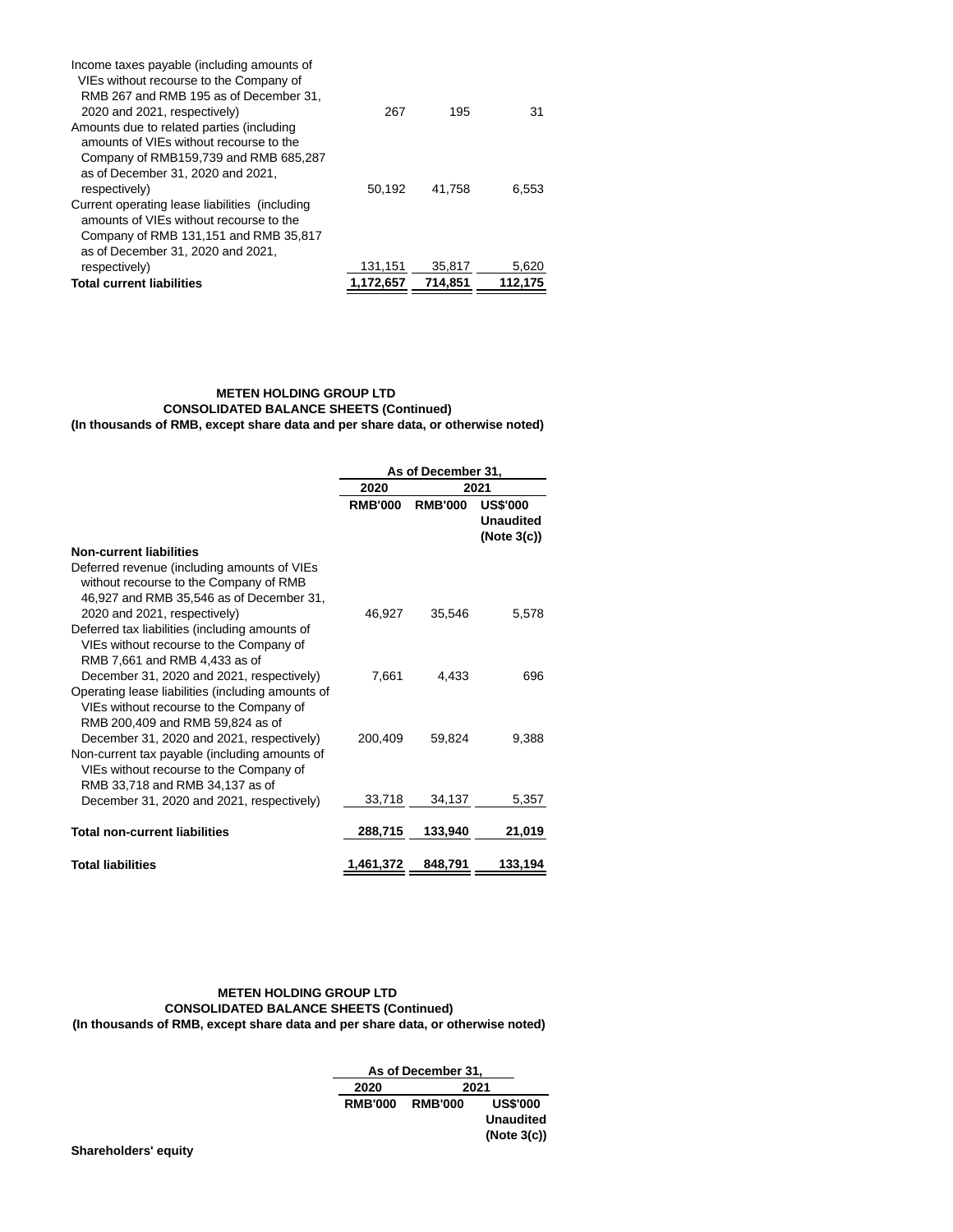| Ordinary shares (US\$0.003 par value;       |            |             |            |
|---------------------------------------------|------------|-------------|------------|
| 16,666,667 shares authorized: 1,895,819 and |            |             |            |
| 11,371,444 shares issued outstanding as of  |            |             |            |
| December 31, 2020 and 2021) *               | 37         | 217         | 34         |
| Subscriptions receivable                    |            |             |            |
| Additional paid-in capital                  | 557.535    | 1.342.769   | 210,710    |
| Accumulated deficit                         | (936,247)  | (1,320,546) | (207, 222) |
| Total equity (deficit) attributable to      |            |             |            |
| shareholders of the Company                 | (378, 675) | 22,440      | 3,522      |
| Non-controlling interests                   | 16,133     | 14,135      | 2,218      |
| Total equity (deficit)                      | (362,542)  | 36,575      | 5,740      |
|                                             |            |             |            |
| <b>Commitments and contingencies</b>        |            |             |            |
|                                             |            |             |            |
| Total liabilities and shareholders' deficit | 1,098,830  | 885,366     | 138,934    |

# **METEN HOLDING GROUP LTD**

**CONSOLIDATED STATEMENTS OF COMPREHENSIVE INCOME/(LOSS) (In thousands of RMB, except share data and per share data, or otherwise noted)**

|                                                 | Years ended December 31, |                |                |                  |
|-------------------------------------------------|--------------------------|----------------|----------------|------------------|
|                                                 | 2020<br>2021<br>2019     |                |                |                  |
|                                                 | <b>RMB'000</b>           | <b>RMB'000</b> | <b>RMB'000</b> | <b>US\$'000</b>  |
|                                                 |                          |                |                | <b>Unaudited</b> |
|                                                 |                          |                |                | (Note 3(c))      |
| <b>Revenues</b>                                 | 1,447,899                | 897,035        | 728,996        | 114,395          |
| Cost of revenues                                | (755, 356)               | (607, 077)     | (483,701)      | (75, 903)        |
| <b>Gross profit</b>                             | 692,543                  | 289,958        | 245,295        | 38,492           |
| <b>Operating expenses:</b>                      |                          |                |                |                  |
| Selling and marketing expenses                  | (437,986)                | (310, 433)     | (250, 850)     | (39, 364)        |
| General and administrative expenses             | (449, 903)               | (348, 435)     | (341, 455)     | (53, 582)        |
| Research and development expenses               | (32, 333)                | (31, 878)      | (18, 413)      | (2,889)          |
| Loss from operations                            | (227,679)                | (400,788)      | (365, 423)     | (57,343)         |
| Other income (expenses):                        |                          |                |                |                  |
| Interest income                                 | 1,633                    | 448            | 340            | 53               |
| Interest expenses                               | (2, 453)                 | (6, 101)       | (2,400)        | (377)            |
| Foreign currency exchange loss, net             | (19)                     | (382)          | (9,678)        | (1,519)          |
| Gains/(losses) on disposal and closure          |                          |                |                |                  |
| of subsidiaries and branches                    | 583                      | (31, 884)      | (37, 829)      | (5,936)          |
| Gains on Short-term investments                 |                          | 495            |                |                  |
| Government grants                               | 5,773                    | 28,124         | 7,969          | 1,251            |
| Equity in income/(loss) on equity               |                          |                |                |                  |
| method investments                              | 2,658                    | (1,532)        | (149)          | (23)             |
| Others, net                                     | 4,044                    | 4,640          | 634            | 99               |
| Loss before income tax                          | (215, 460)               | (406, 980)     | (406, 536)     | (63, 795)        |
| Income tax credit/(expense)                     | (9,608)                  | (5,803)        | 20,239         | 3,176            |
| <b>Net loss</b>                                 | (225,068)                | (412, 783)     | (386, 297)     | (60, 619)        |
| Less: Net loss attributable to non-             |                          |                |                |                  |
| controlling interests                           | (5,664)                  | (1,798)        | (1,998)        | (314)            |
| Net loss attributable to shareholders           |                          |                |                |                  |
| of the Company                                  | (219, 404)               | (410, 985)     | (384, 299)     | (60, 305)        |
| Less: Accretion of Redeemable                   |                          |                |                |                  |
| Owners' Investment                              |                          |                |                |                  |
| Net loss available to shareholders of           |                          |                |                |                  |
| the Company                                     | (219, 404)               | (410, 985)     | (384, 299)     | (60, 305)        |
| <b>Net loss</b>                                 | (225,068)                | (412, 783)     | (386, 297)     | (60, 619)        |
|                                                 | (225,068)                | (412, 783)     | (386, 297)     | (60, 619)        |
| <b>Comprehensive loss</b><br>Net loss per share |                          |                |                |                  |
| - Basic                                         | (136.02)                 | (221.51)       | (28.19)        | (4.42)           |